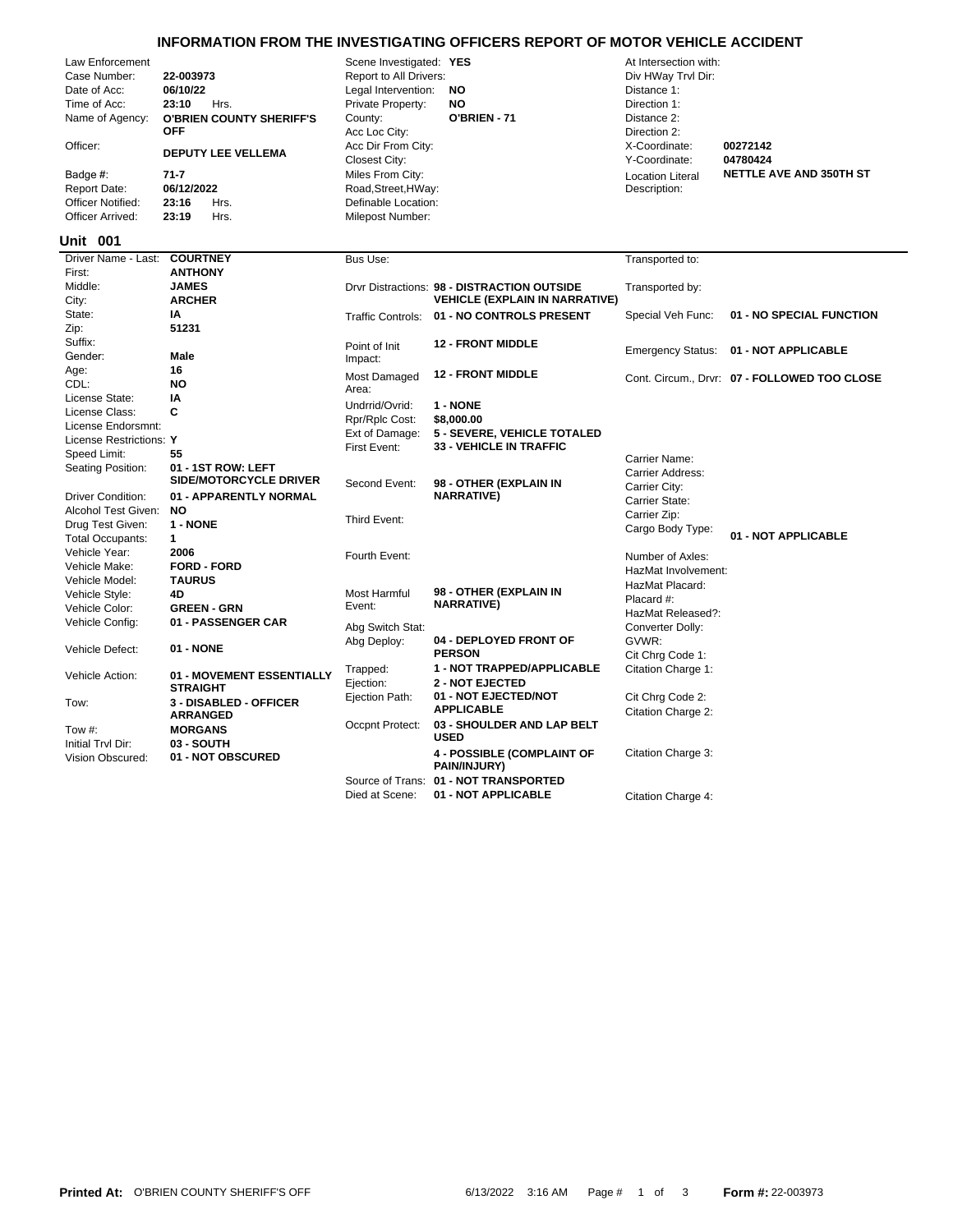#### **002 Unit**

| UIIIL UUZ                   |                               |                  |                                                                   |                     |                                              |
|-----------------------------|-------------------------------|------------------|-------------------------------------------------------------------|---------------------|----------------------------------------------|
| Driver Name - Last:         | <b>KRUSE</b>                  | Bus Use:         |                                                                   | Transported to:     |                                              |
| First:                      | <b>CONNOR</b>                 |                  |                                                                   |                     |                                              |
| Middle:                     | <b>JON</b>                    |                  | Drvr Distractions: 02 - NOT DISTRACTED                            | Transported by:     |                                              |
| City:                       | <b>SHELDON</b>                |                  |                                                                   |                     |                                              |
| State:                      | IA                            |                  | Traffic Controls: 01 - NO CONTROLS PRESENT                        | Special Veh Func:   | 01 - NO SPECIAL FUNCTION                     |
| Zip:                        | 51201                         |                  |                                                                   |                     |                                              |
| Suffix:                     |                               | Point of Init    | 06 - REAR MIDDLE                                                  |                     |                                              |
| Gender:                     | Male                          | Impact:          |                                                                   |                     | Emergency Status: 01 - NOT APPLICABLE        |
| Age:                        | 17                            | Most Damaged     | 06 - REAR MIDDLE                                                  |                     | Cont. Circum., Drvr: 88 - NO IMPROPER ACTION |
| CDL:                        | NO                            | Area:            |                                                                   |                     |                                              |
| License State:              | IA                            | Undrrid/Ovrid:   | 1 - NONE                                                          |                     |                                              |
| License Class:              | C                             | Rpr/Rplc Cost:   | \$10,000.00                                                       |                     |                                              |
| License Endorsmnt:          |                               | Ext of Damage:   | 5 - SEVERE, VEHICLE TOTALED                                       |                     |                                              |
| License Restrictions: B,J,Y |                               | First Event:     | <b>33 - VEHICLE IN TRAFFIC</b>                                    |                     |                                              |
| Speed Limit:                | 55                            |                  |                                                                   | Carrier Name:       |                                              |
| Seating Position:           | 01 - 1ST ROW: LEFT            |                  |                                                                   | Carrier Address:    |                                              |
|                             | <b>SIDE/MOTORCYCLE DRIVER</b> | Second Event:    | 98 - OTHER (EXPLAIN IN                                            | Carrier City:       |                                              |
| <b>Driver Condition:</b>    | 01 - APPARENTLY NORMAL        |                  | <b>NARRATIVE)</b>                                                 | Carrier State:      |                                              |
| Alcohol Test Given:         | NO.                           |                  |                                                                   | Carrier Zip:        |                                              |
| Drug Test Given:            | 1 - NONE                      | Third Event:     | <b>38 - STRUCK/STRUCK BY</b><br><b>OBJECT/CARGO/PERSON FROM O</b> | Cargo Body Type:    |                                              |
| <b>Total Occupants:</b>     | $\mathbf{2}$                  |                  |                                                                   |                     | 01 - NOT APPLICABLE                          |
| Vehicle Year:               | 2013                          | Fourth Event:    |                                                                   | Number of Axles:    |                                              |
| Vehicle Make:               | <b>FORD - FORD</b>            |                  |                                                                   | HazMat Involvement: |                                              |
| Vehicle Model:              | <b>FOCUS</b>                  |                  |                                                                   | HazMat Placard:     |                                              |
| Vehicle Style:              | 4D                            | Most Harmful     | 98 - OTHER (EXPLAIN IN                                            | Placard #:          |                                              |
| Vehicle Color:              | <b>RED-RED</b>                | Event:           | <b>NARRATIVE)</b>                                                 | HazMat Released?:   |                                              |
| Vehicle Config:             | 01 - PASSENGER CAR            | Abg Switch Stat: |                                                                   | Converter Dolly:    |                                              |
|                             |                               | Abg Deploy:      | 03 - NOT DEPLOYED                                                 | GVWR:               |                                              |
| Vehicle Defect:             | 01 - NONE                     |                  |                                                                   | Cit Chrg Code 1:    |                                              |
|                             |                               | Trapped:         | 1 - NOT TRAPPED/APPLICABLE                                        | Citation Charge 1:  |                                              |
| Vehicle Action:             | 02 - TURNING LEFT             | Ejection:        | <b>2 - NOT EJECTED</b>                                            |                     |                                              |
|                             |                               | Ejection Path:   | 01 - NOT EJECTED/NOT                                              | Cit Chrg Code 2:    |                                              |
| Tow:                        | 2 - DISABLED - PRIVATELY      |                  | <b>APPLICABLE</b>                                                 | Citation Charge 2:  |                                              |
|                             | <b>ARRANGED</b>               | Occpnt Protect:  | 99 - UNKNOWN                                                      |                     |                                              |
| Tow #:                      |                               |                  |                                                                   |                     |                                              |
| Initial Trvl Dir:           | 03 - SOUTH                    |                  |                                                                   | Citation Charge 3:  |                                              |
| Vision Obscured:            | 01 - NOT OBSCURED             |                  | 5 - UNINJURED                                                     |                     |                                              |
|                             |                               |                  | Source of Trans: 01 - NOT TRANSPORTED                             |                     |                                              |
|                             |                               | Died at Scene:   | 01 - NOT APPLICABLE                                               | Citation Charge 4:  |                                              |
|                             |                               |                  |                                                                   |                     |                                              |

### **Accident Environment**

| First Harmful Event Loc:   | 01 - ON ROADWAY               | <b>Roadway Characteristics</b> |                                   |
|----------------------------|-------------------------------|--------------------------------|-----------------------------------|
| Manner of Crash/Collision: | 03 - REAR END (FRONT TO REAR) | Environment:                   | 01 - NONE APPARENT                |
| Light Conditions:          | 5 - DARK, ROADWAY NOT LIGHTED | Roadway:                       | 01 - NONE APPARENT                |
| <b>Weather Conditions:</b> | 01 - CLEAR                    |                                |                                   |
|                            |                               | Type of Road Junc/Feat:        | <b>13 - T-INTERSECTION</b>        |
| Surface Conditions:        | $01 - DRY$                    |                                |                                   |
|                            |                               | FRA No.:                       |                                   |
|                            |                               | Horizontal Alignment:          |                                   |
| Workzone Related:          | NO.                           | <b>Vertical Alignment:</b>     |                                   |
| Activity:                  |                               |                                |                                   |
| Location:                  |                               |                                |                                   |
| Type:                      |                               | First Harmful Evt of Crash:    | 98 - OTHER (EXPLAIN IN NARRATIVE) |
| <b>Workers Present:</b>    |                               |                                |                                   |
|                            |                               |                                |                                   |
| <b>Narrative</b>           |                               |                                |                                   |

Unit 1 and Unit 2 were driving southbound on Nettle Ave near the intersection of 350th St. As Unit 2 was driving southbound, the driver of Unit 2 prepared to turn eastbound onto 350th<br>St by slowing down and putting his lef unit 1 was distracted by the semi driving northbound so the driver did not see Unit 2 slow down and indicate a left turn. Unit 1 rear ended Unit 2. The driver of Unit 1 stated that his<br>chest hurt but he refused an ambulanc